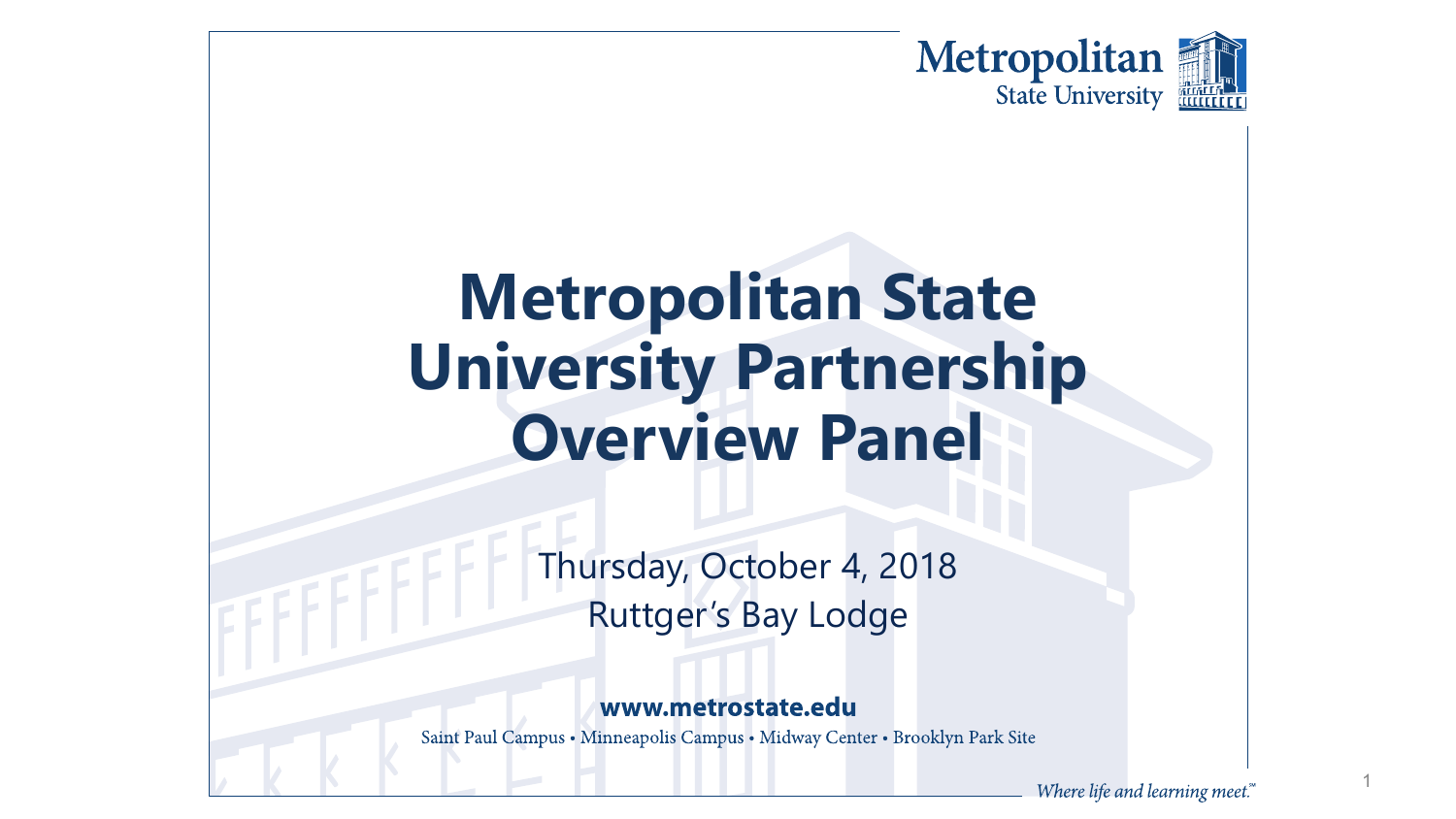



Where life and learning meet.

**Introduction & Partnership with Association of MN Counties** Frank Schweigert, Dean, College of Community Studies & Public Affairs

**Example of Evidence-based Cert. Program with Counties** Lesli Blair & Raj Sethuraju, Faculty, School of Law Enforcement

**LEAD Academy Overview, 2019 Public Sector Supervision**  Beth Schaefer, Director, Institute of Professional Development

**County Government Capstone Projects** Crystal Fashant, Faculty, Department of Public & Nonprofit Leadership

#### www.metrostate.edu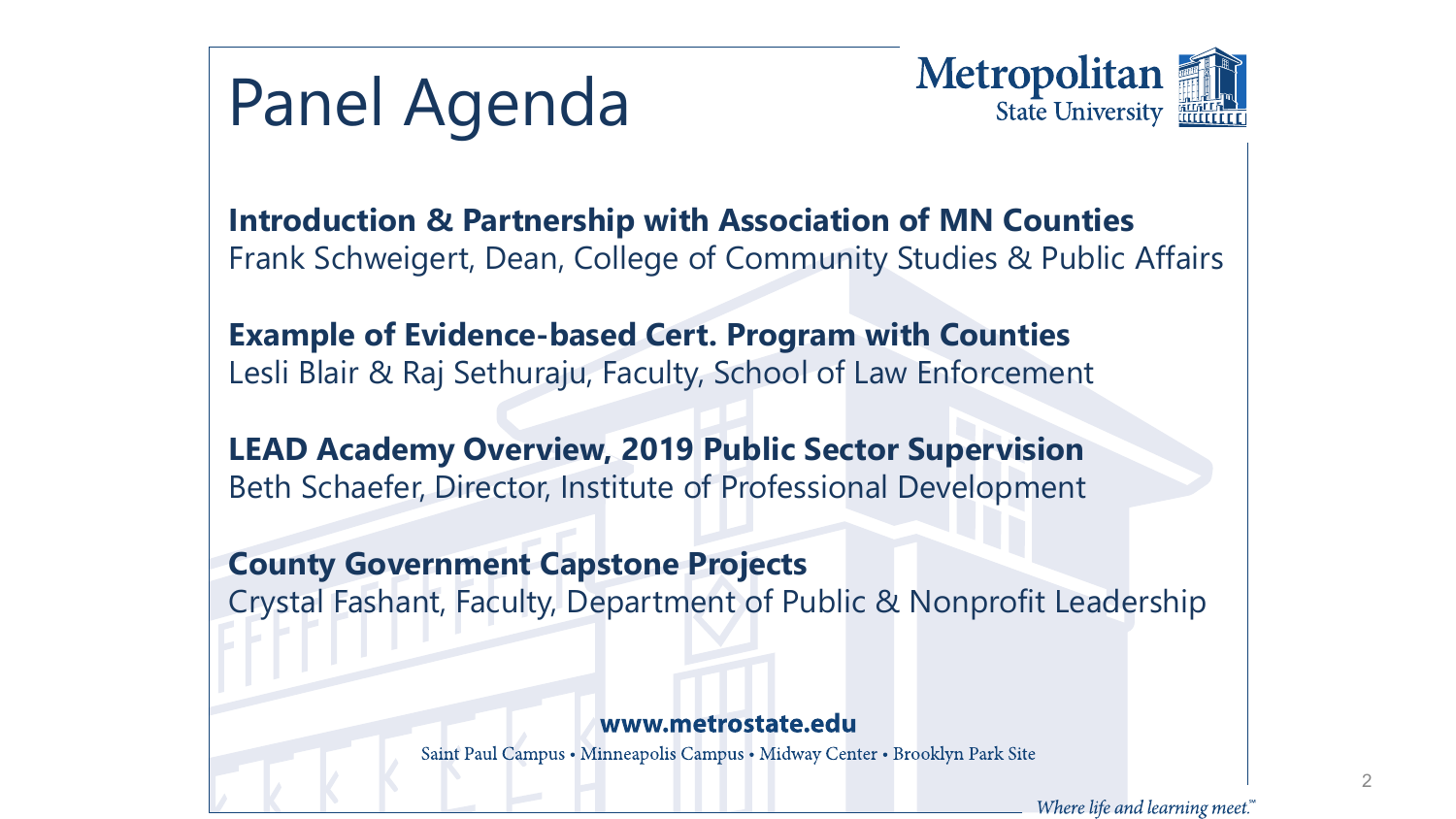

Frank Schweigert, Inaugural Dean College of Community Studies and Public Affairs

## **INTRODUCTION & PARTNERSHIP WITH ASSOCIATION OF MN COUNTIES**

### www.metrostate.edu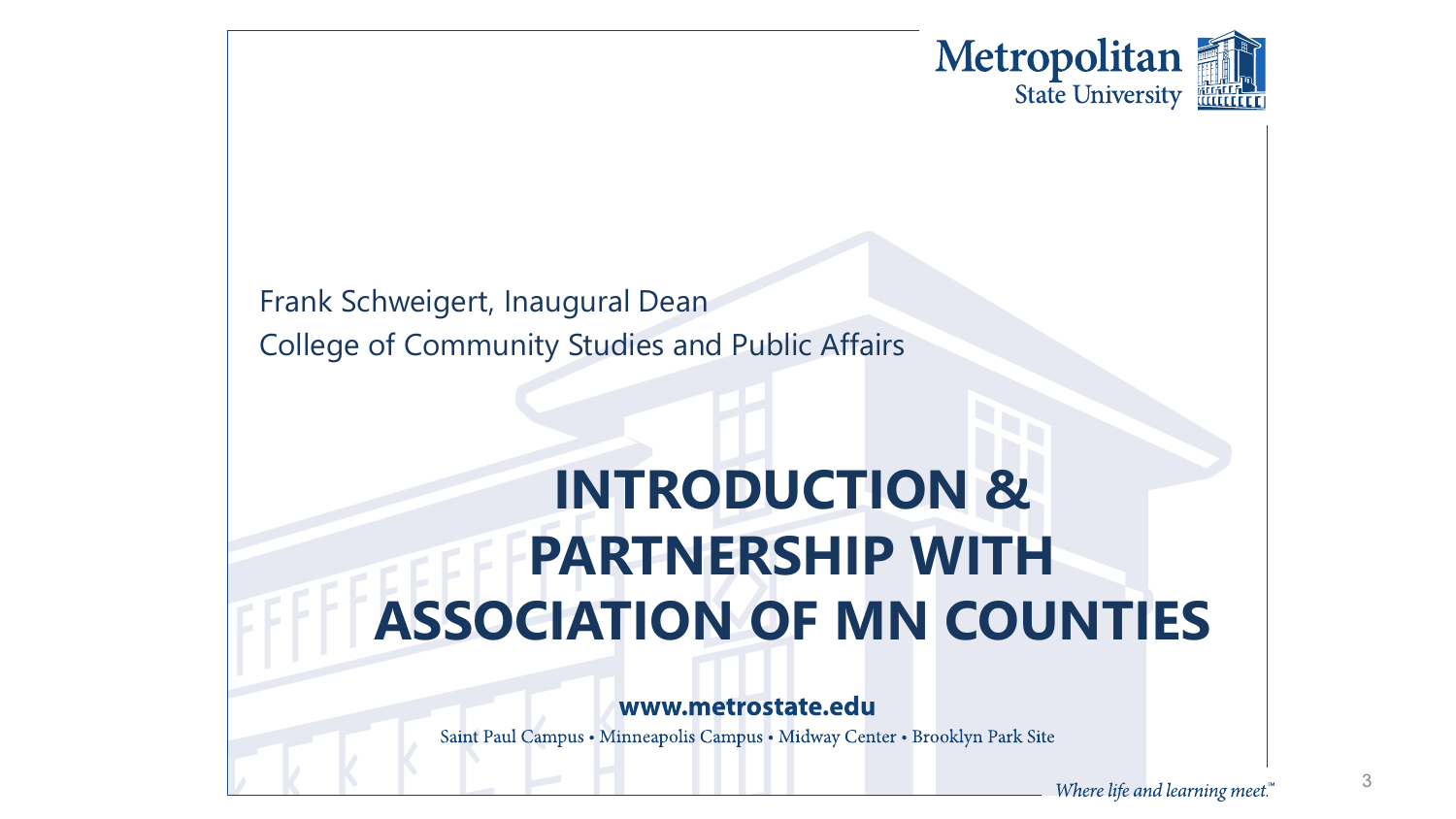

## **College of Community Studies and Public Affairs**

Master's Level Public & Nonprofit Administration Advocacy & Political Leadership Alcohol & Drug Counseling Co-Occurring Disorders Recovery Counseling

### www.metrostate.edu

Saint Paul Campus • Minneapolis Campus • Midway Center • Brooklyn Park Site

Where life and learning meet."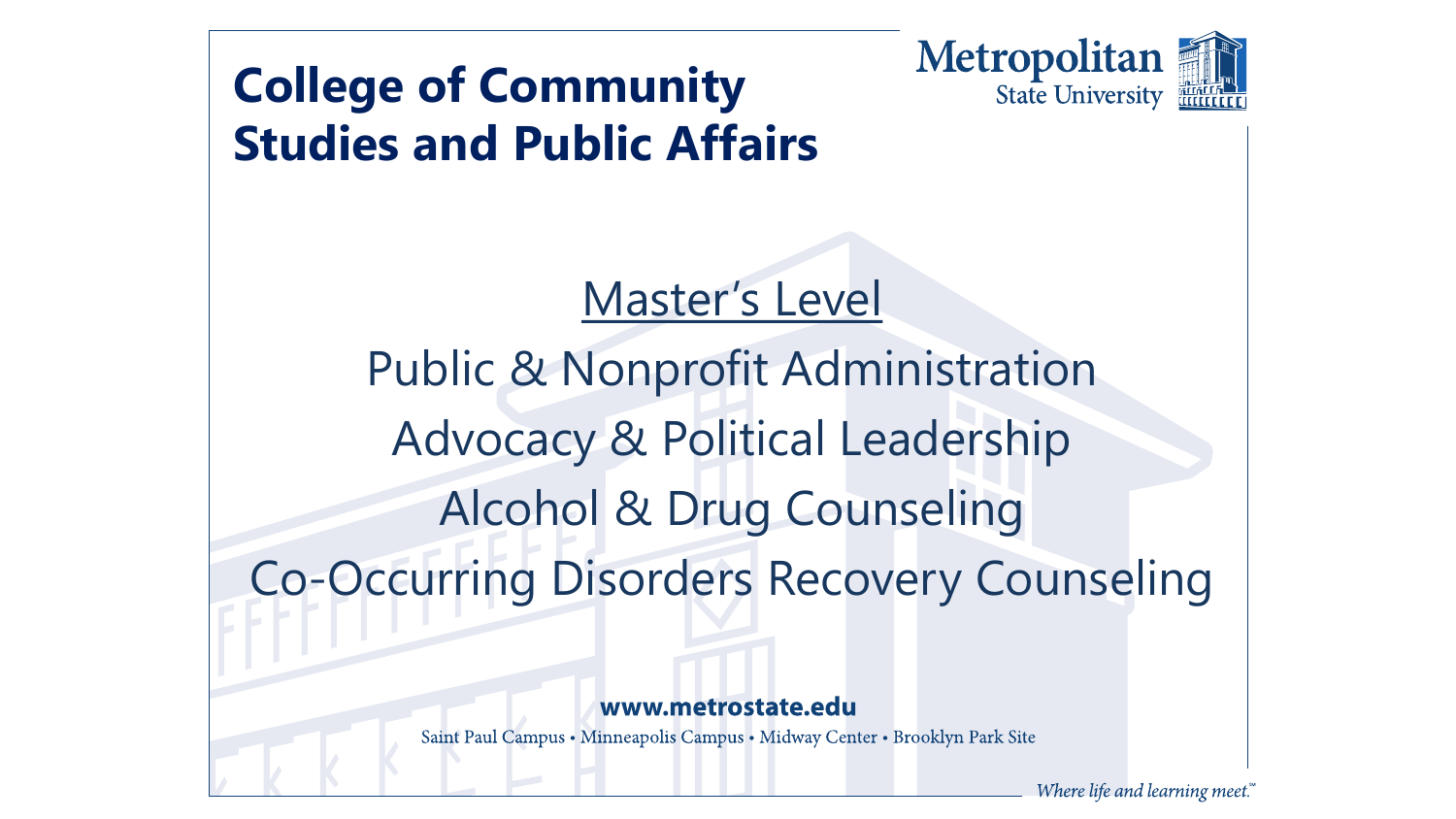

## **College of Community Studies and Public Affairs**

## Bachelor's Level

- Criminal Justice **Studies**
- Law Enforcement
- **Psychology**
- Early Childhood Studies
- Alcohol and Drug **Counseling** 
	- **Family Studies**
- Human Services
- Human Services Leadership
	- **Social Work**

### www.metrostate.edu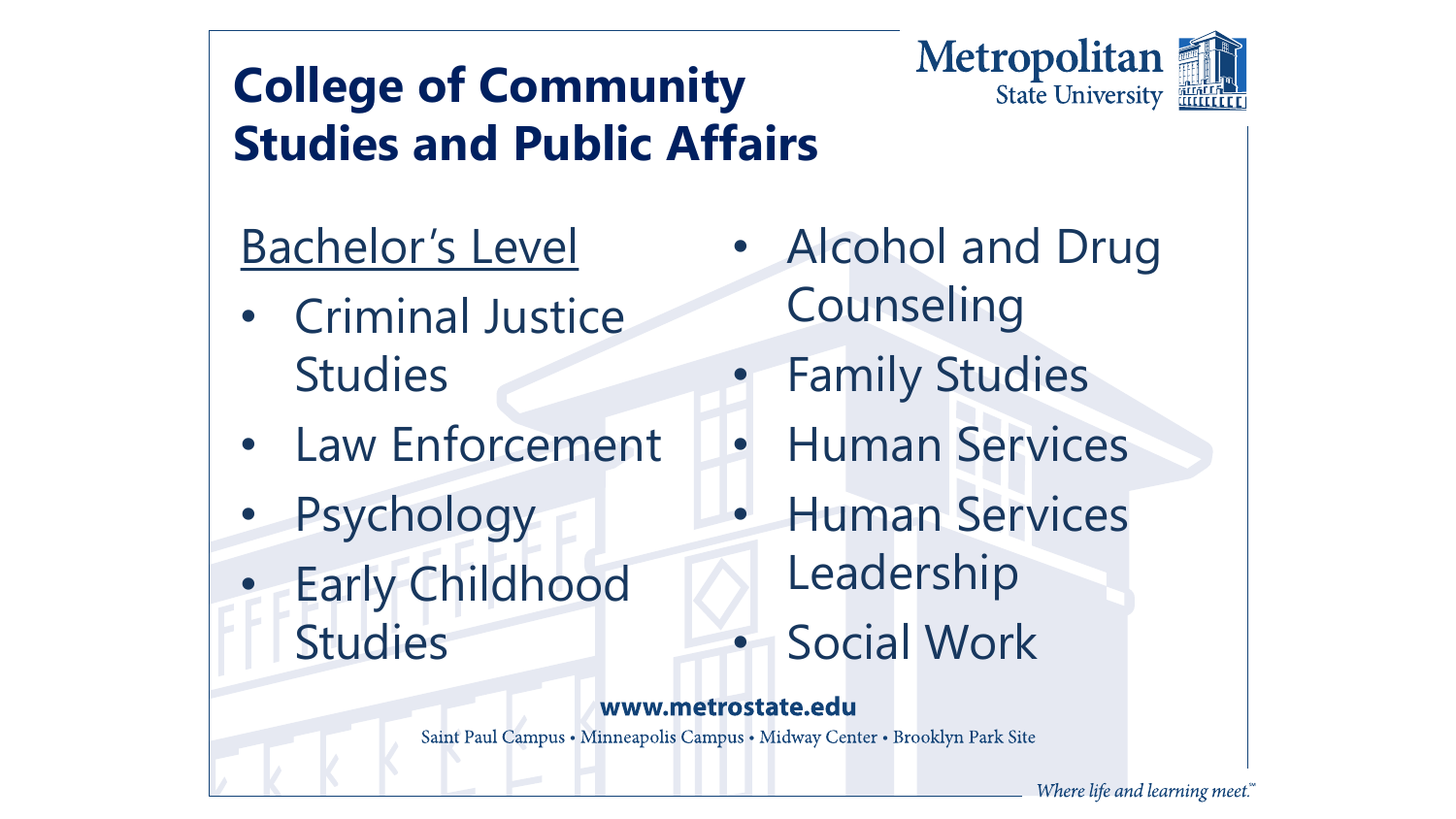

Lesli Blair, Assistant Professor Raj Sethuraju, Associate Professor College of Community Studies and Public Affairs School of Law Enforcement & Criminal Justice

## **EXAMPLE OF EVIDENCE-BASED CERTIFICATE PROGRAM WITH MN COUNTIES**

#### www.metrostate.edu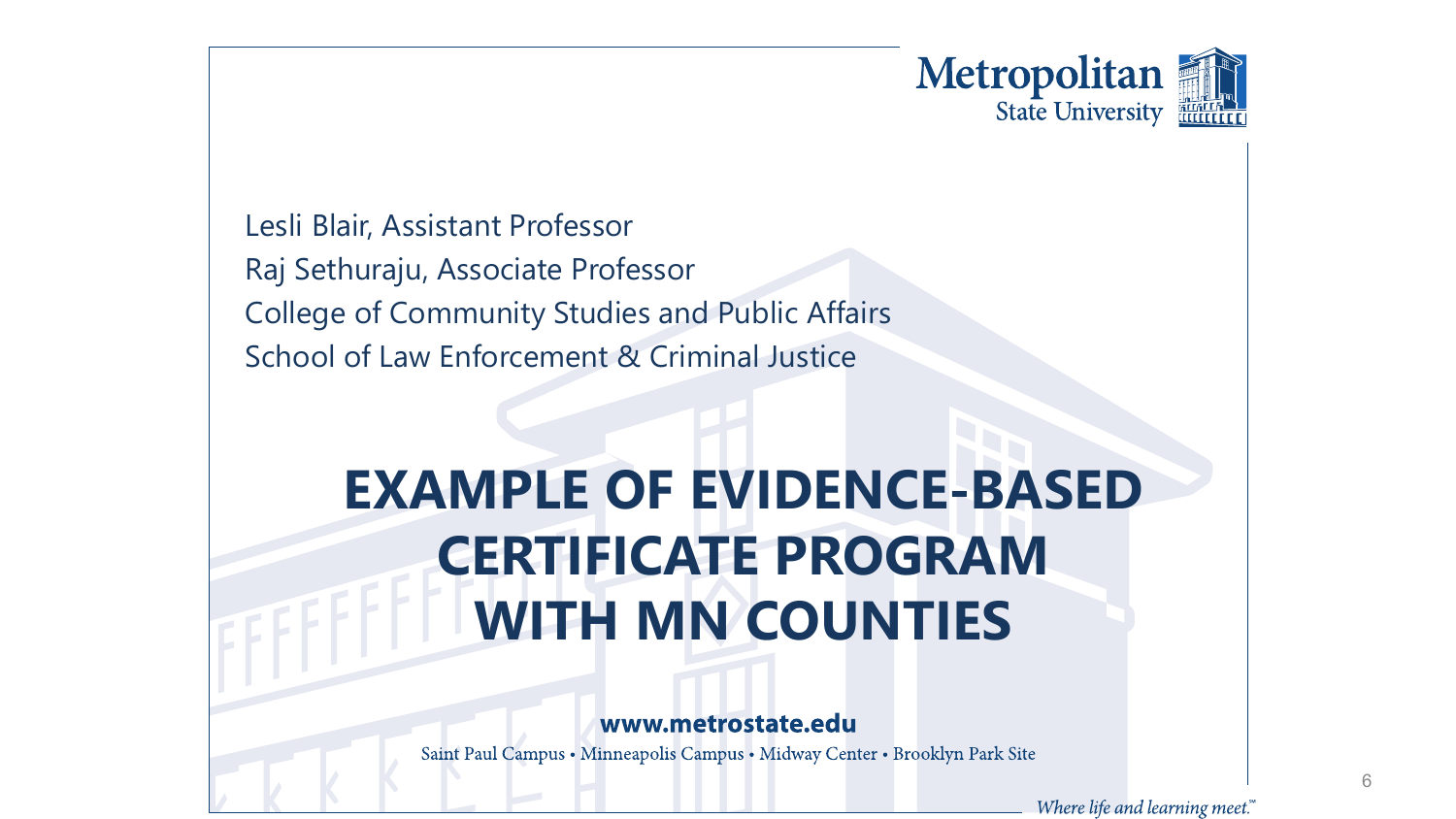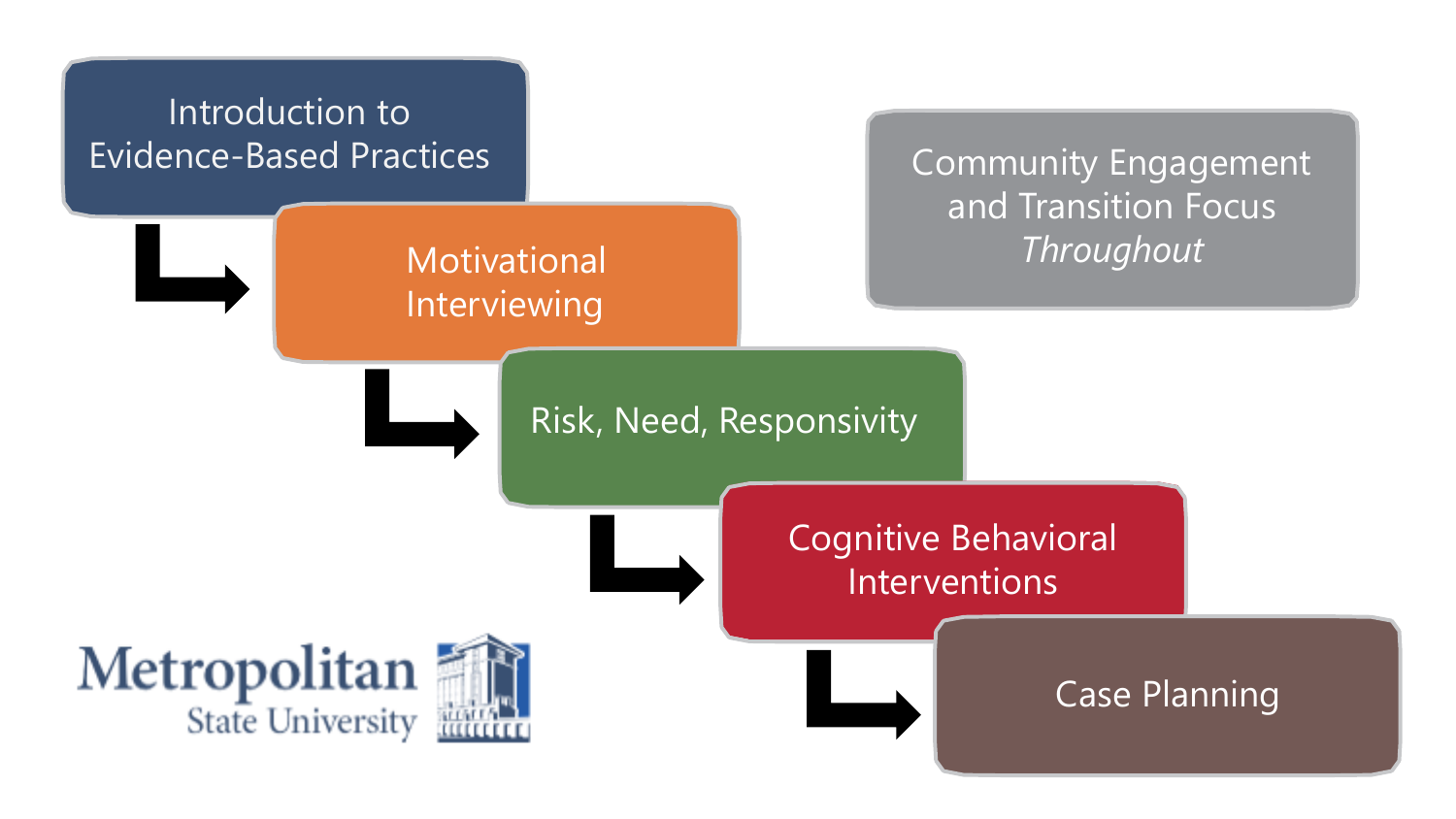

Beth Schaefer, Director Institute for Professional Development

## **LEAD ACADEMY PUBLIC SECTOR SUPERVISION CERTIFICATE**

www.metrostate.edu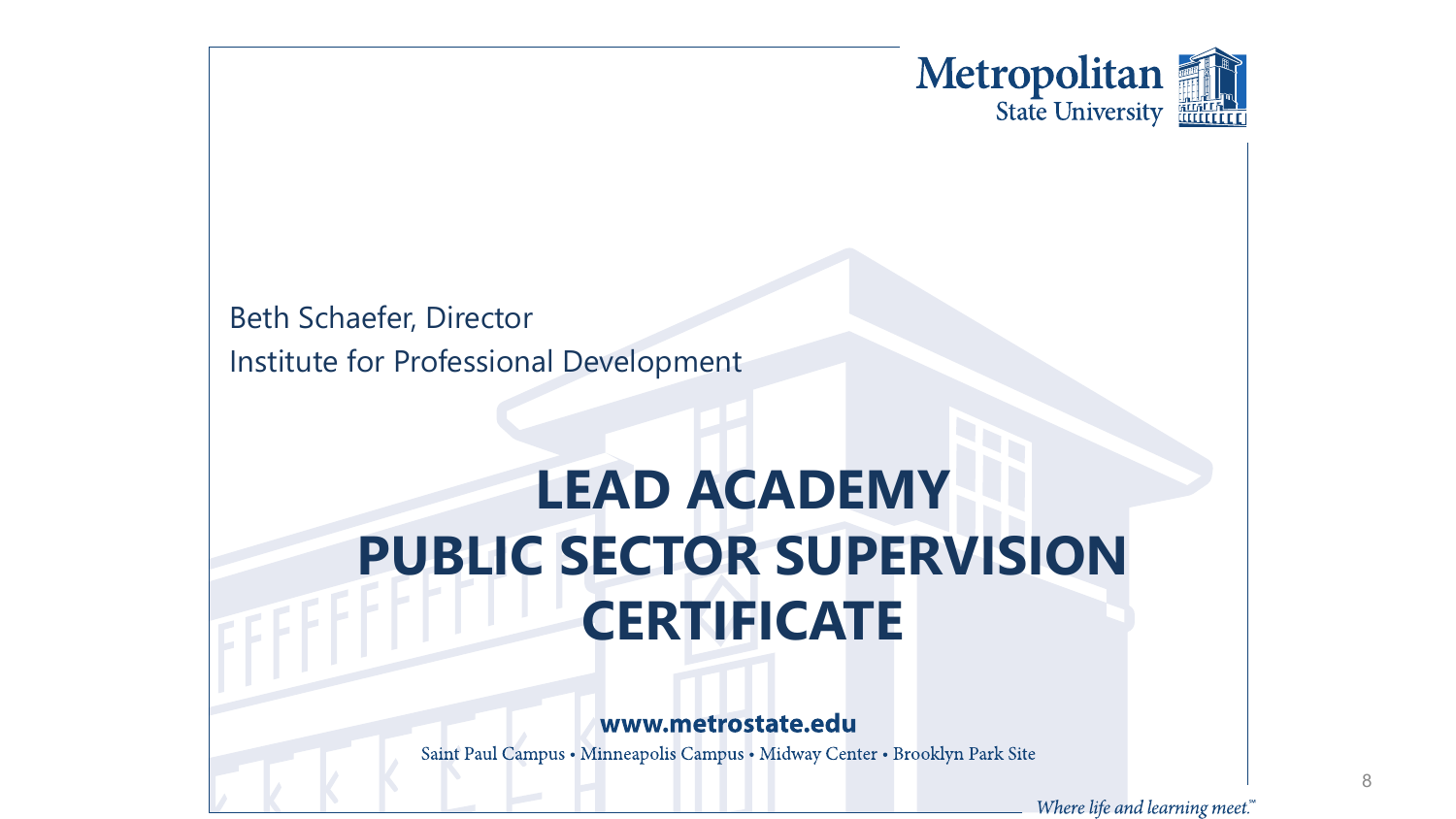

1. In your first role as a leader, what was one of your biggest surprises about leadership? Who or what helped you navigate it?

2. As a leader, what is one of your best techniques/practices/strategies to manage your department and/or staff? Where/how did you learn it?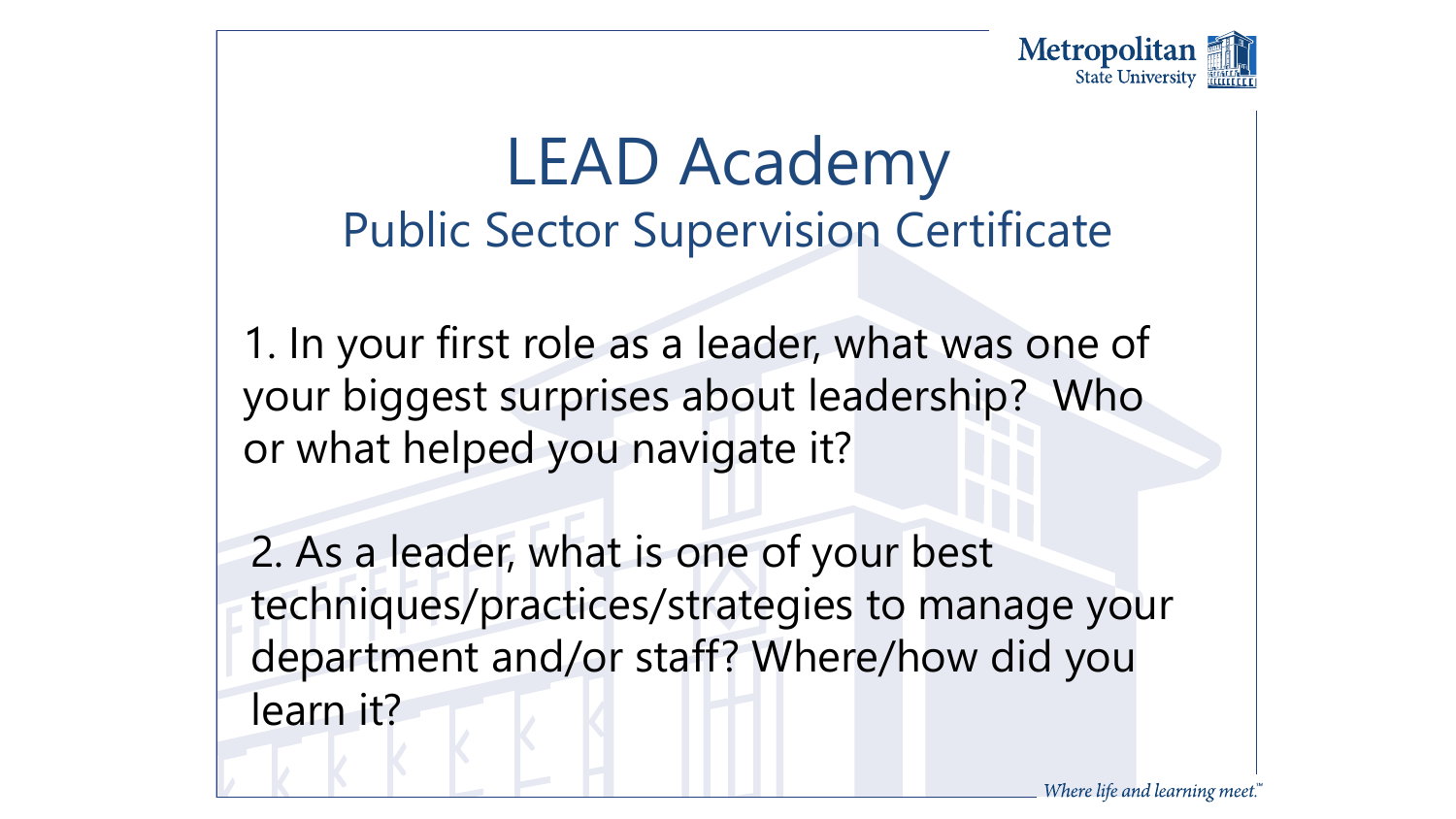

|                                    | Е                             | A                                                                                   | Ŋ                                                            |
|------------------------------------|-------------------------------|-------------------------------------------------------------------------------------|--------------------------------------------------------------|
| <b>Learn About</b>                 | <b>Engage Others</b>          | <b>Act for</b>                                                                      | Develop the                                                  |
| <b>Yourself</b>                    |                               | <b>Effectiveness</b>                                                                | <b>Organization</b>                                          |
| <b>Managing Your Work</b>          | <b>Positive Communication</b> | <b>Running a Meeting</b>                                                            | <b>Influencing Culture</b>                                   |
| <b>Strengths Based</b>             | <b>Leading Stakeholders</b>   | <b>Leading through Conflict</b>                                                     | <b>Encouraging and</b>                                       |
| Leadership                         | through Change                |                                                                                     | <b>Developing Others</b>                                     |
| <b>Channeling Change</b>           | Coaching 101                  | <b>Labor Relations Skills:</b><br><b>Understanding Contract</b><br><b>Framework</b> | <b>Employee Life Cycle Part 1:</b><br>Recruit, Hire, Onboard |
| <b>Use your Ethics to Navigate</b> | <b>Getting Past No:</b>       | <b>Meeting Customer</b>                                                             | <b>Creating High-Performing</b>                              |
| <b>Local Government Systems</b>    | <b>Using Negotiation</b>      | <b>Expectations</b>                                                                 | <b>Teams</b>                                                 |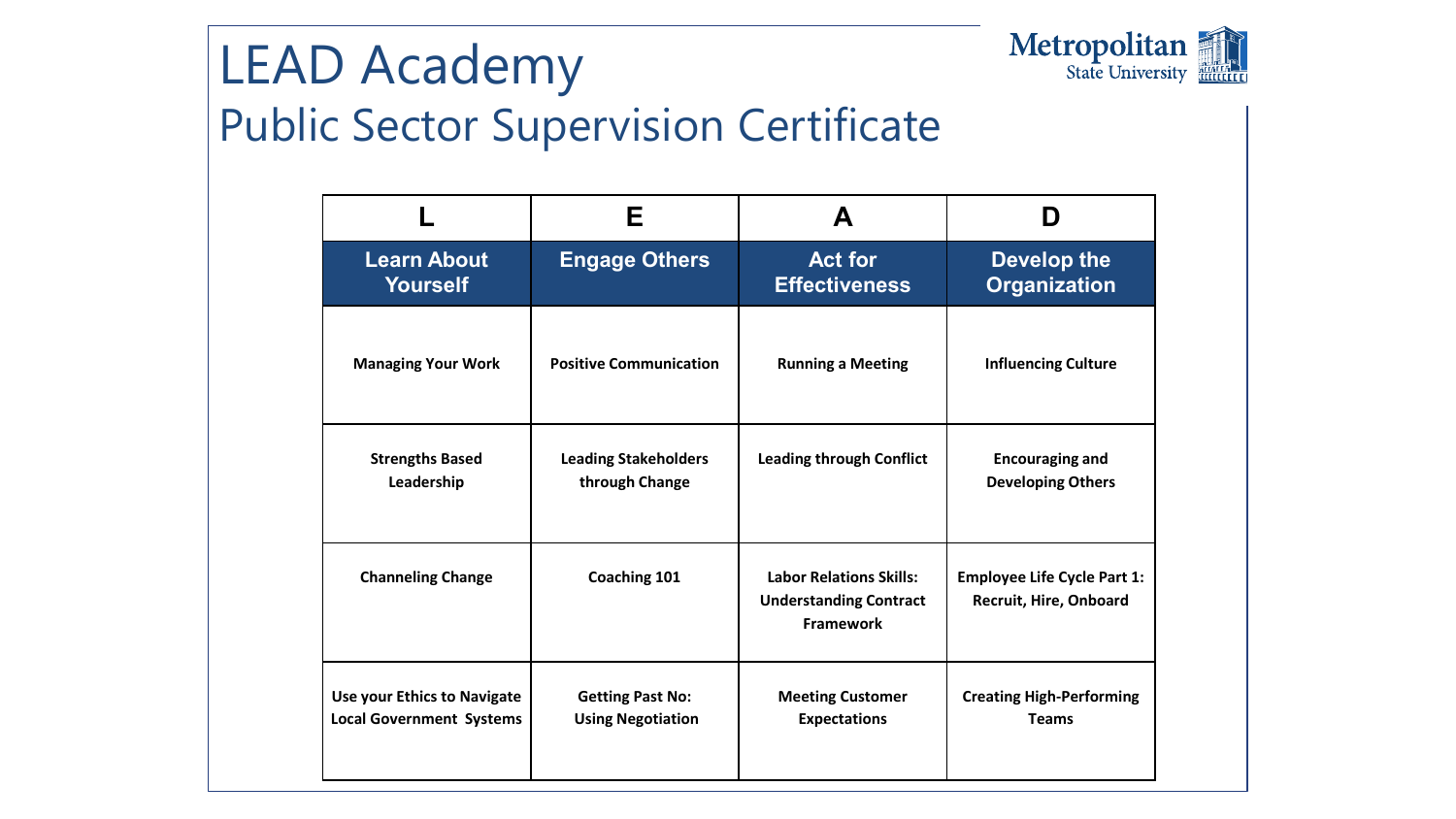

3 COURSES . A SERIES AND 4 SERIES . THE PUBLIC SECTOR SUPERVISION CERTIFICATE

### Series 1: TIME TO LEAD

- Strength-based Leadership ٠
- **Channeling Change** ٠
- **Leading through Conflict** ٠

## Series 3: HR ESSENTIALS

- **Encouraging & Developing Others** ٠
- **Labor Relations Skills: Understanding** ٠ **Contract Frameworks**
- **Employee Life Cycle** ٠

## Series 2: SUPERVISOR SURVIVAL

- **Managing your Work** ٠
- **Positive Communication**  $\bullet$
- **Running a Meeting** ۰

### Series 4: MOVING UP AND OUT

- Use your Ethics to Navigate Local ٠ **Government Systems**
- **Influencing Culture** ٠
- Leading Stakeholders through Change ٠

## www.lmc.org/leadacademy2018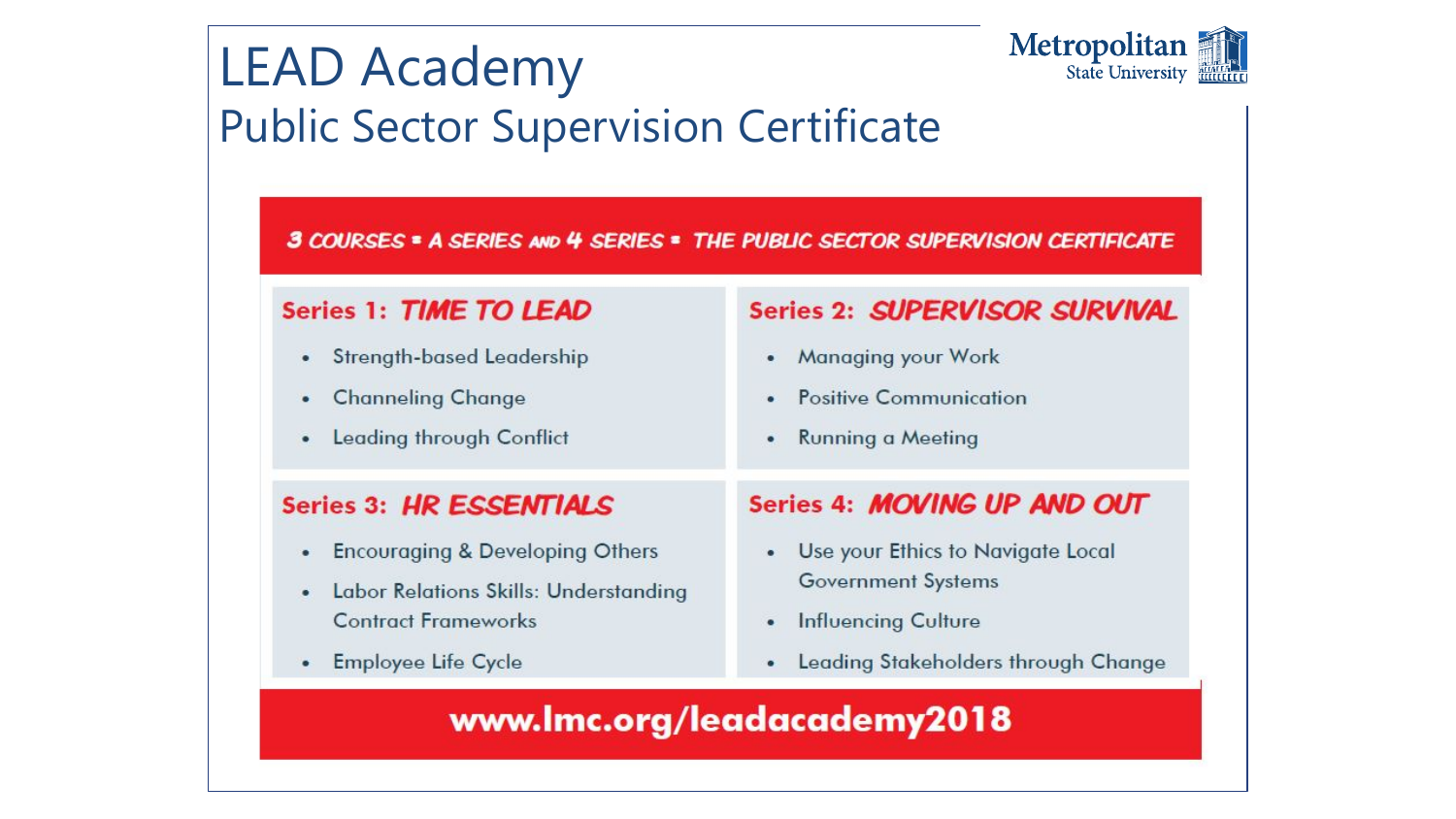

| <b>Certificate Features</b> | <b>Philosophy</b>                                               | <b>Benefits</b>                                                        |
|-----------------------------|-----------------------------------------------------------------|------------------------------------------------------------------------|
| <b>Series</b>               | Encourages<br>perseverance and<br>cohort                        | Models achievable<br>milestones in a<br>long-term goal                 |
| Cohort                      | Provides a network<br>of mentors and<br>accountability          | Regional standard<br>as you leaders move<br>around                     |
| Embedded<br>problem-solving | Reduces vacuum-<br>effect                                       | Receive 12 times to<br>develop a habit                                 |
| Variety of<br>instructors   | Provides a variety of<br>learning styles &<br>approaches        | Variety of approach -<br>including perspective<br>beyond public sector |
| Interactive                 | Encourages transfer<br>of information from<br>classroom to work | Supports cohort,<br>taps into experience                               |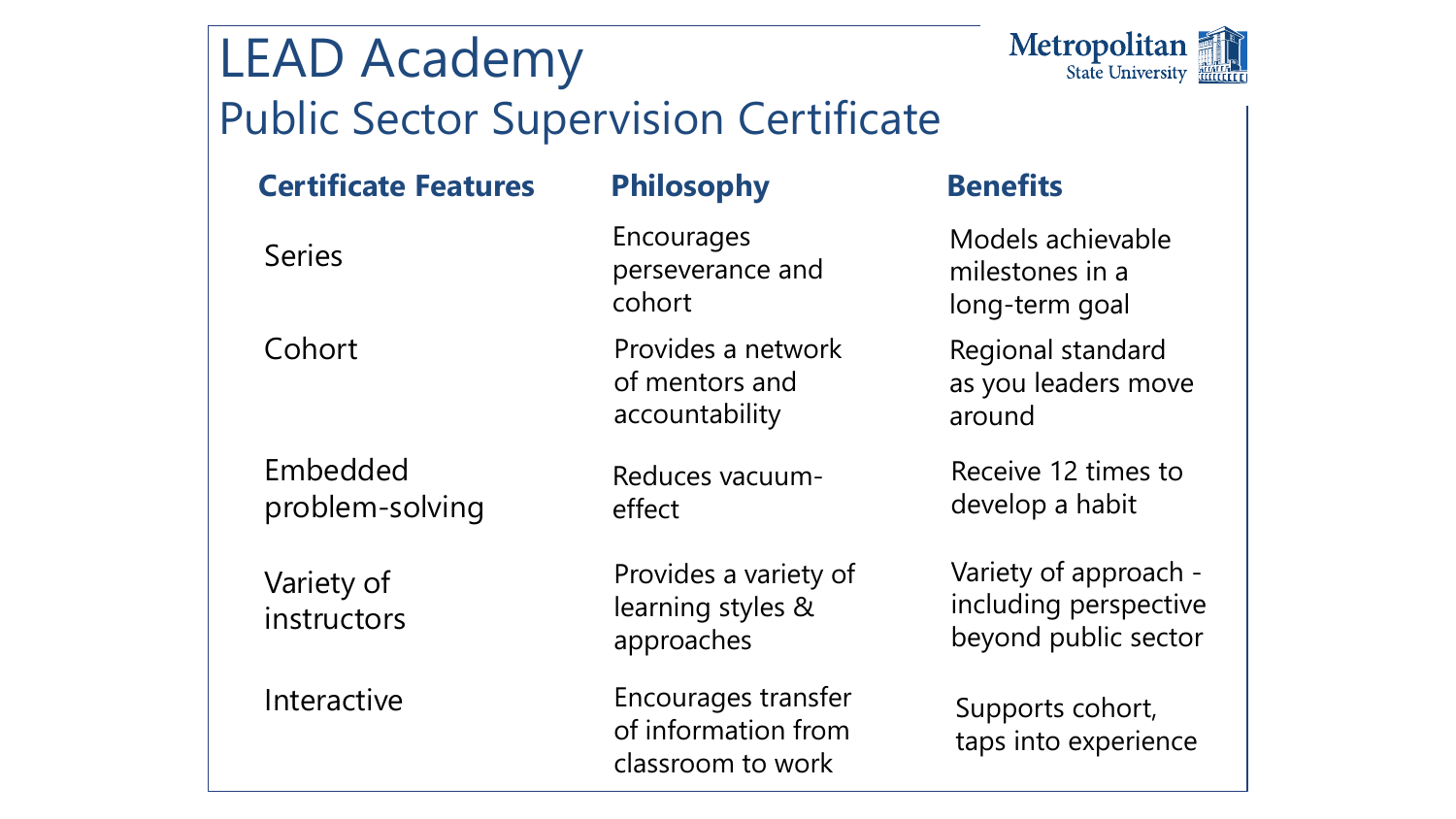

Crystal Fashant, Associate Professor College of Community Studies and Public Affairs Department of Public and Nonprofit Leadership

# **COUNTY GOVERNMENT CAPSTONE PROJECTS**

#### www.metrostate.edu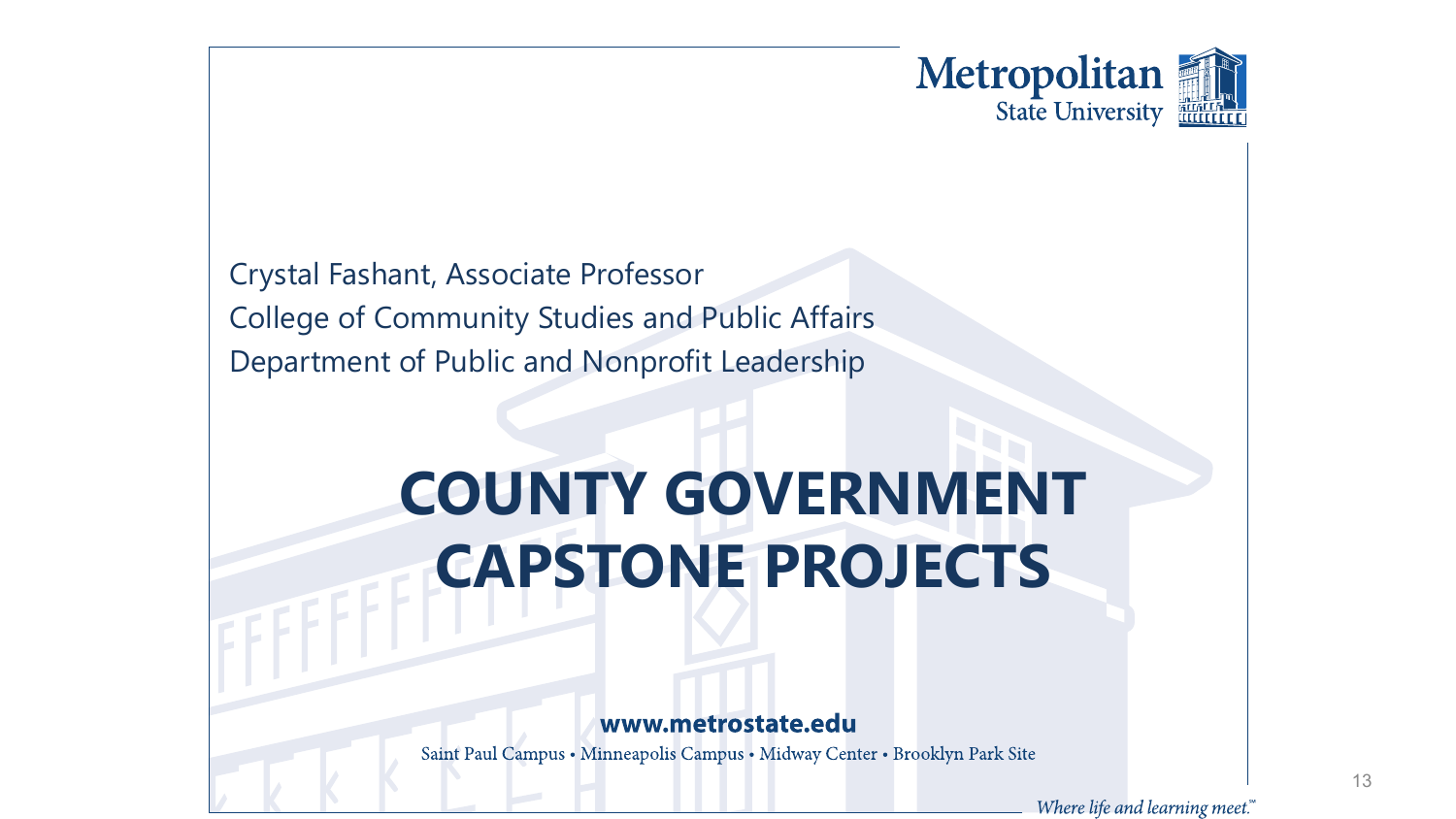# MPNA & MPA Students



**Learning Outcomes for Master of Public and Nonprofit Administration (MPNA); Master of Public Administration (MPA)**

- **Understand the historic, current, and evolving role** of the public and nonprofit sectors in shaping public policy, promoting civic negotiation, and advocating for the public good;
- **Apply practical research methods and techniques** in information management, economics, public and organizational policy, strategic human resource management, and organizational analysis to support the decisions of public and nonprofit professionals;
- **Understand the theories and best practices related to public service**, including organizational behavior, management theory, ethical leadership, and respectful engagement with diverse cultures;
- **Interpret and apply methods of budgeting and control**, revenue diversification, financial management, and performance evaluation to achieve financially sustainable and accountable public agencies and nonprofit organizations.

### www.metrostate.edu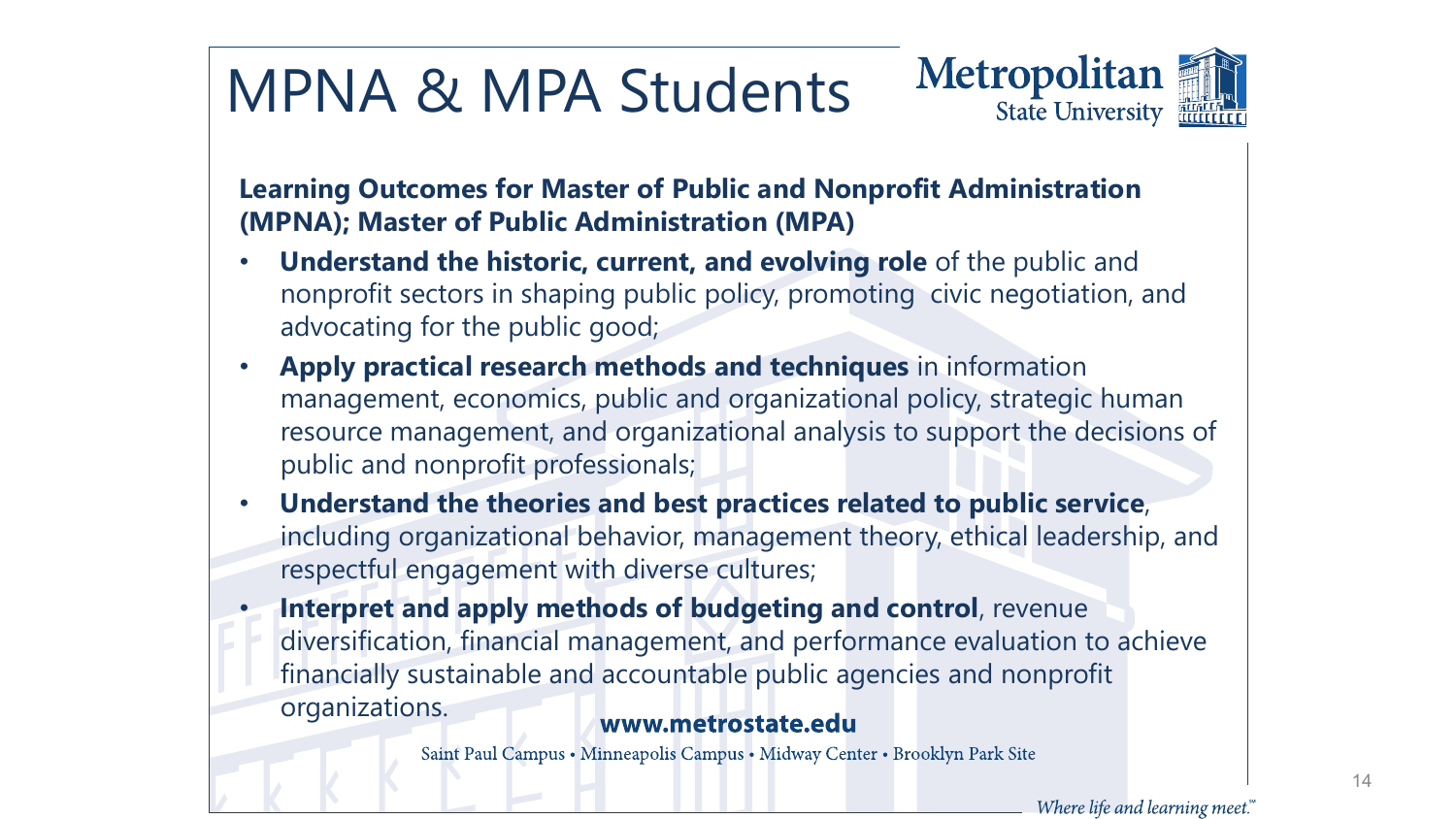

## What is a Capstone Project?

- MPNA 695: Capstone in Community Oriented Management (both fall and spring semesters)
- Students typically take this course in the last semester of their 40-credit master's program
- The "Capstone Project" is a large research paper OR **community-based project** on the topic of public or nonprofit leadership; students choose their project
- We aim for papers/projects that are a 40-60 hour time commitment for students

### www.metrostate.edu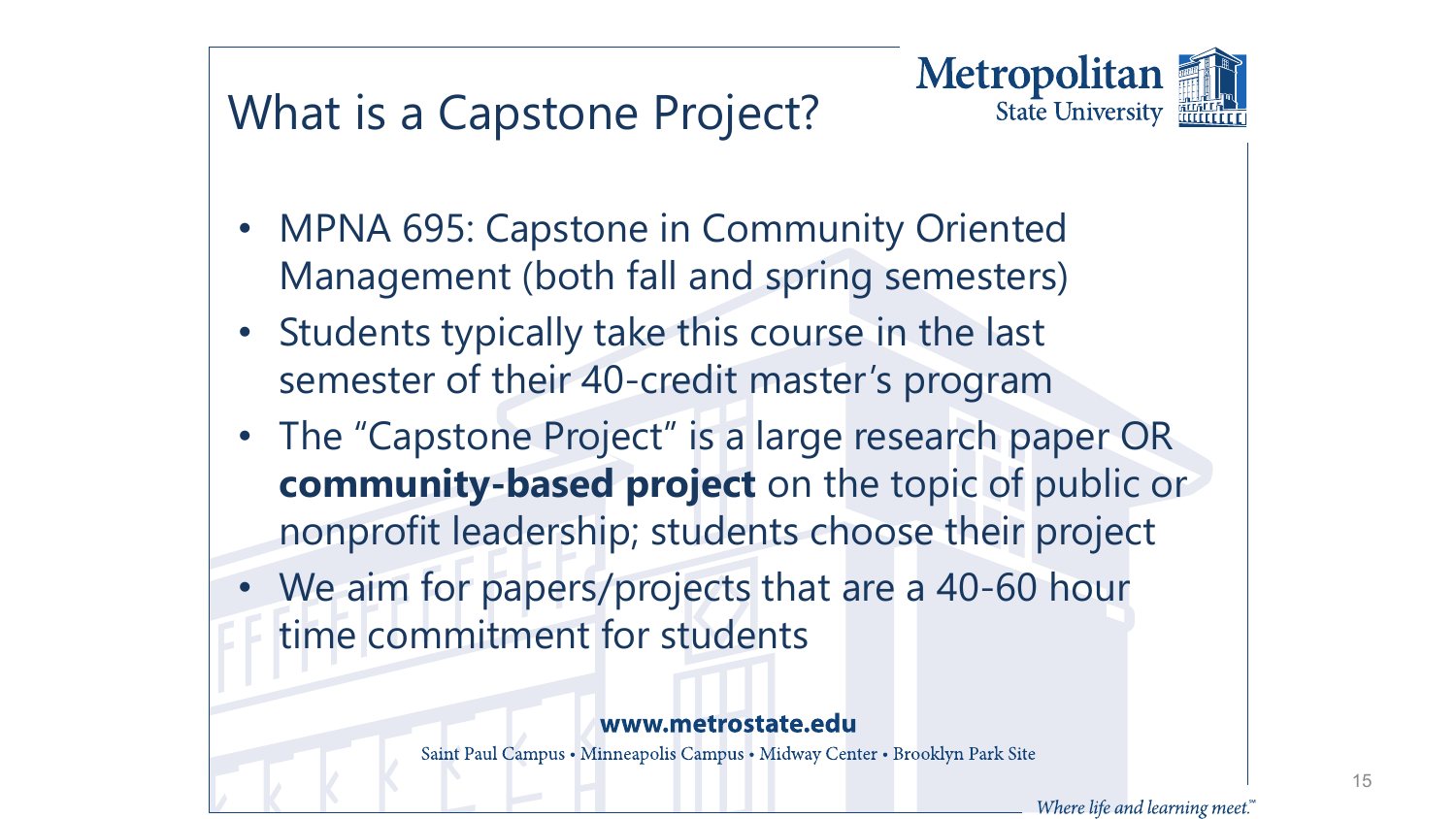

# Capstone Examples

- One successful partnership with Aitkin County in Spring semester 2018
	- Capital Improvement Plan
- Four ongoing partnerships in Fall semester 2018
	- Aitkin County: County Governance Models
	- MACA: Executive Performance Evaluations
	- LPHA: Environmental Health Programs
	- Sourcewell: Shared Services Models

### www.metrostate.edu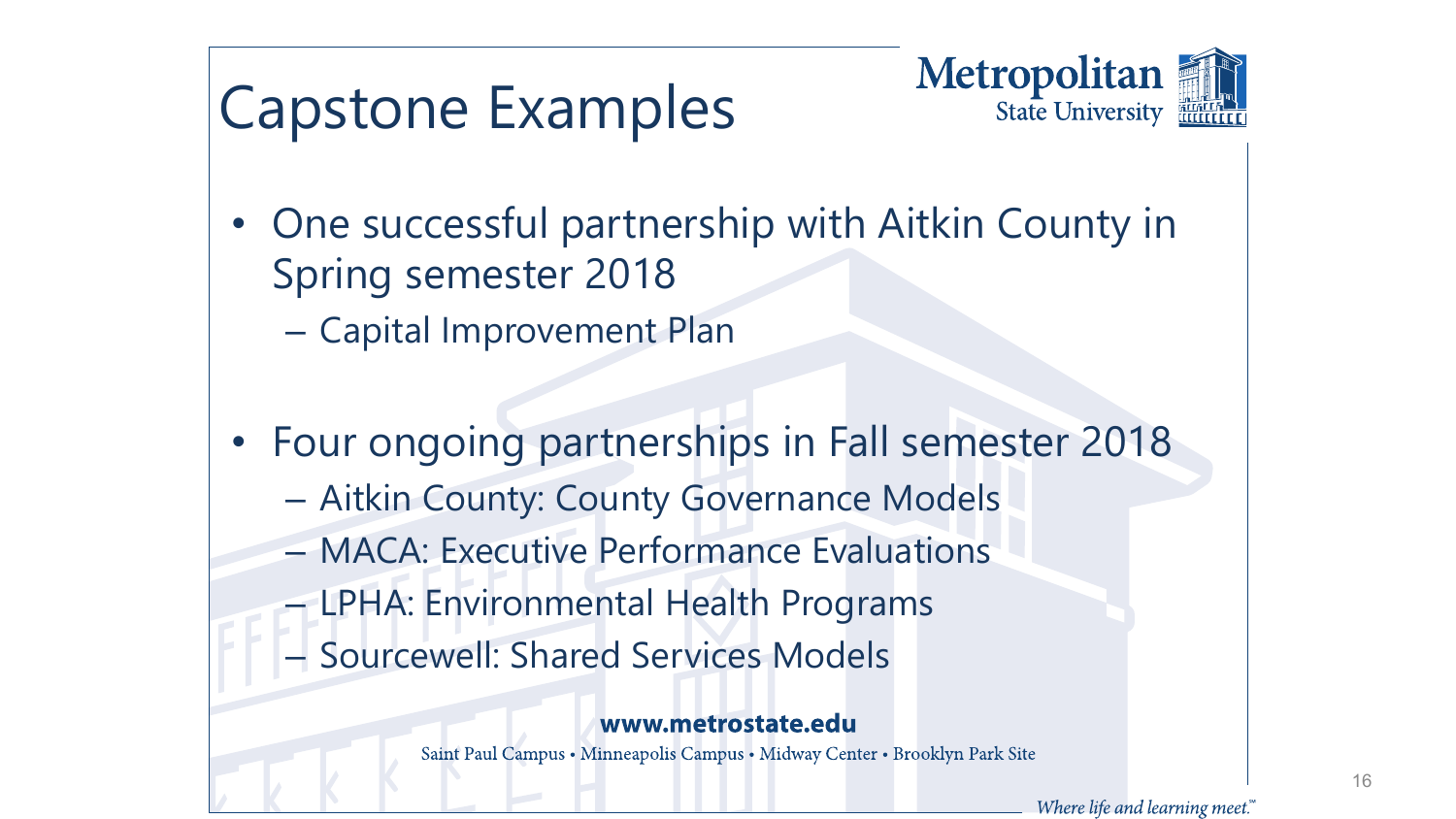

# Student Deliverables

Typically, they will generate a long report to answer your research question

- **Example**: Best practices for executive performance evaluation in county agencies
- Usually involves outside research, such as nationwide best practices, a.k.a. a literature review
- Report is typically 12-20 pages long
- Students present findings via PowerPoint or other method to your team(s)

### www.metrostate.edu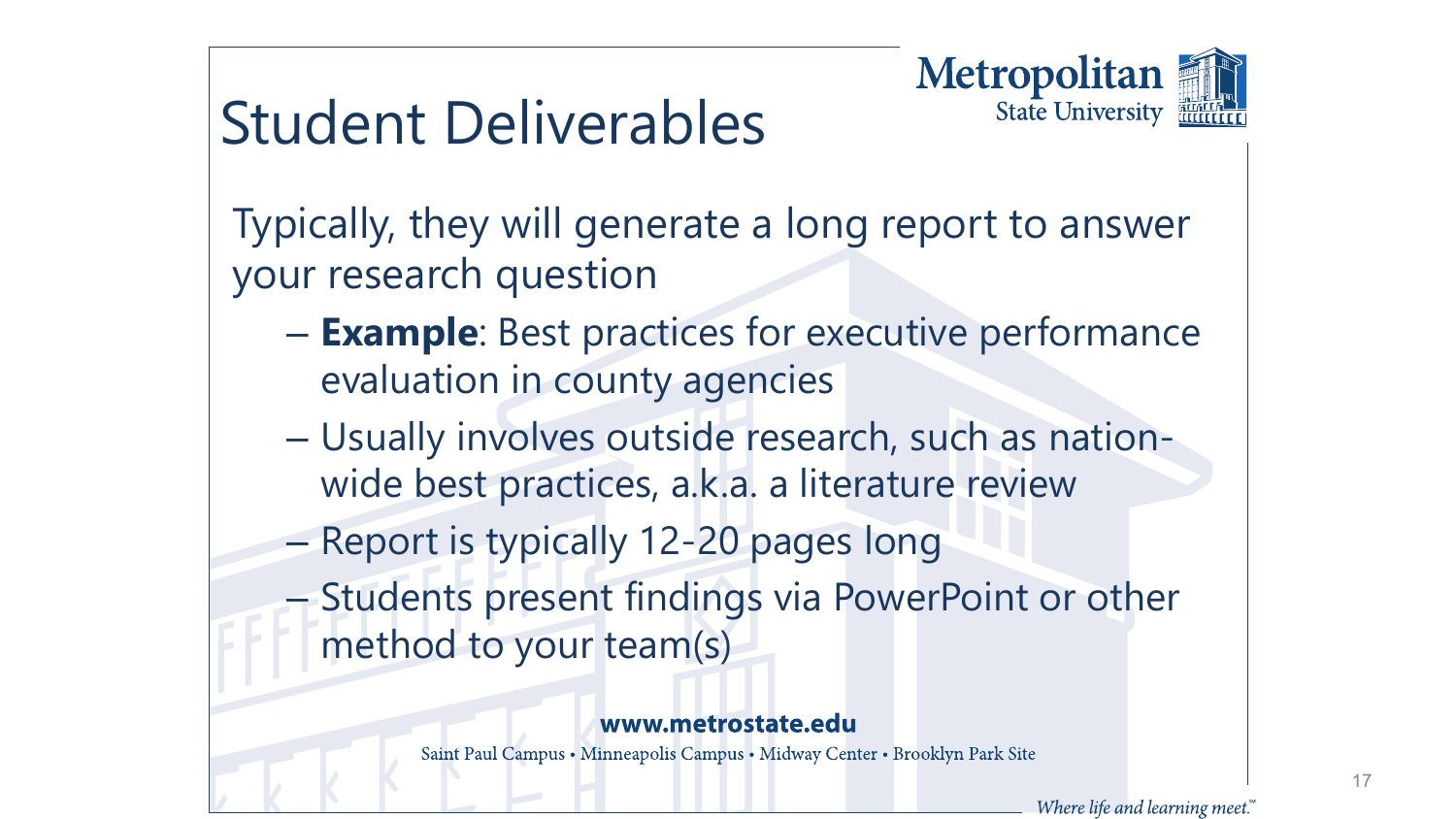

# Successful Partnership Tips

- Be available to talk with the student and/or instructor to clarify goals, outcomes
- Travel might be difficult for some students; can meetings happen via phone, Skype?
- Aim for projects that can be completed in 15 weeks (i.e. September – December; January – April)
- Clearly define deliverables to avoid "scope creep"
	- 1. Organizational Summary
	- 2. Deliverables and Work Plan
	- 3. Deadlines and Due Dates

### www.metrostate.edu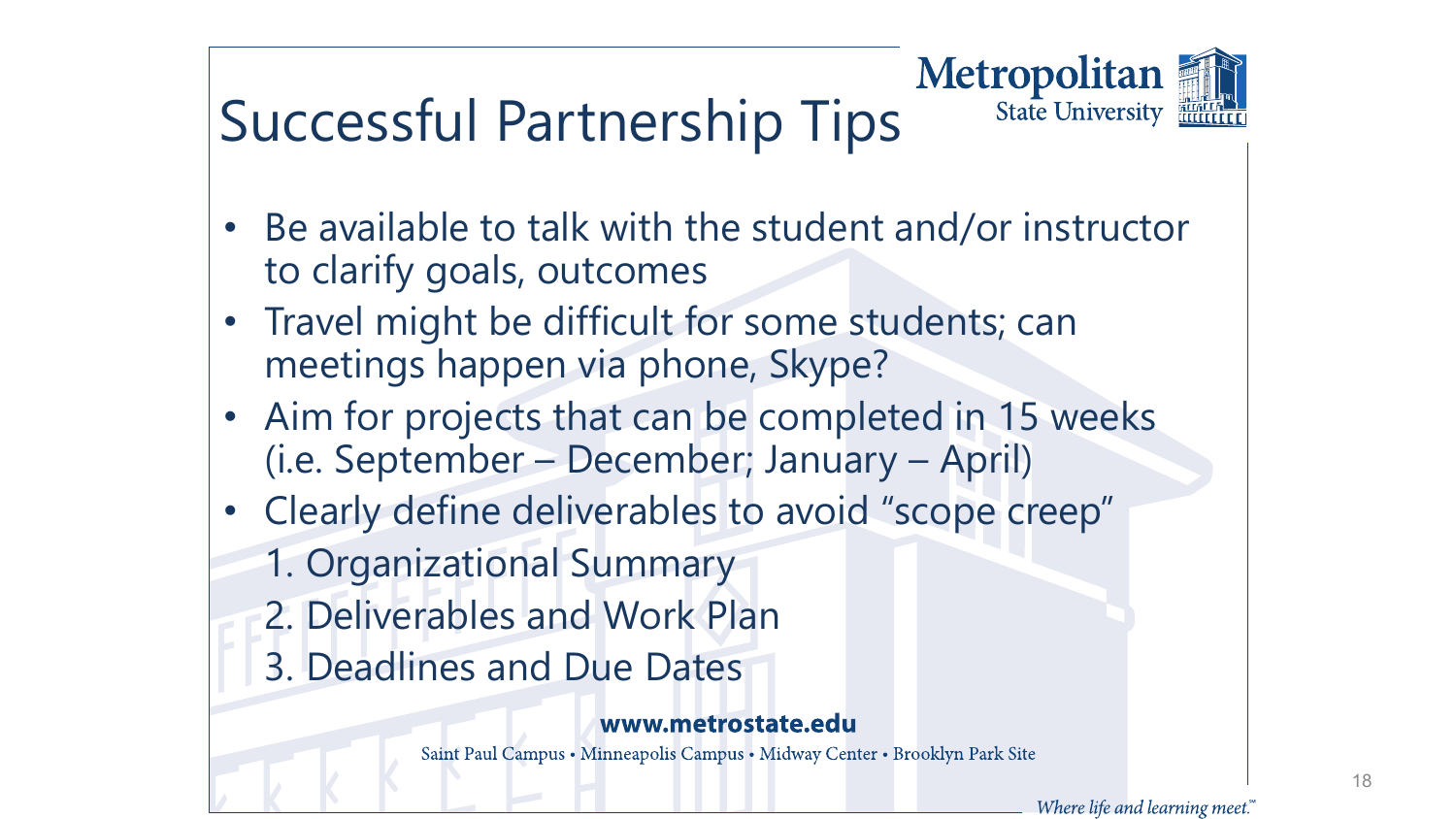# Finally, if interested…



- Please fill out half-sheet on your table and submit to Jill Suurmeyer. We will follow-up by emailing you a project template form.
- For **spring** projects, please submit projects no later than January 4<sup>th</sup>. Spring semester begins on January 14th, 2019 (Professor Luther Krueger).
- We will do our best to match your project with a qualified student; if no match is made, we can slide it to the following semester.

### www.metrostate.edu